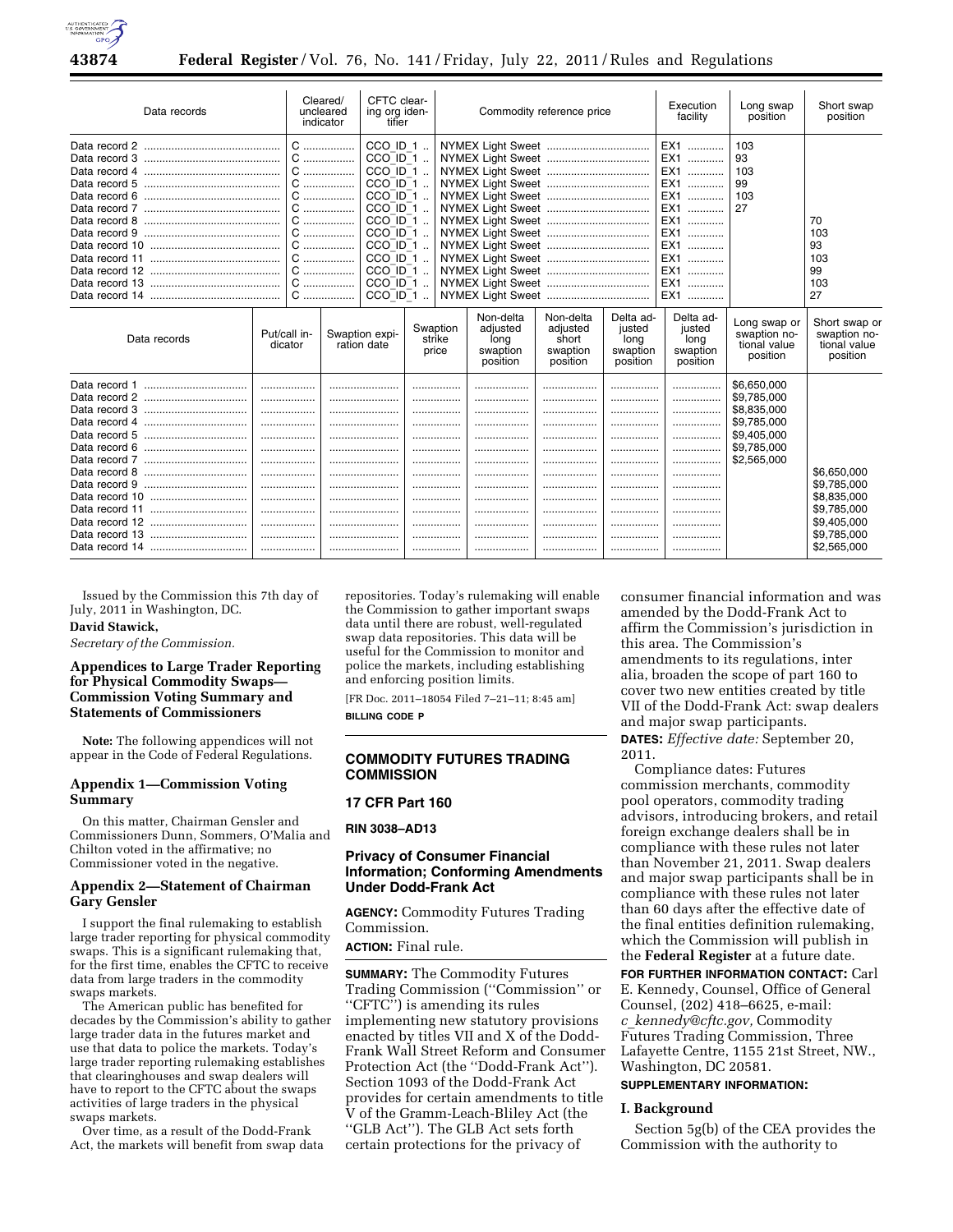prescribe regulations that establish appropriate standards for financial institutions subject to its jurisdiction to safeguard customer records and information in accordance with title V of the GLB Act.1 Pursuant to this authority, the Commission promulgated part 160 of its regulations to require certain CFTC-regulated entities 2 to adopt appropriate policies and procedures that address safeguards to customer records and information, including initial and annual privacy notice requirements, opt-out provisions to the extent that these registrants wish to share such records and information with non-affiliates, and other measures to protect nonpublic consumer information.3

On October 27, 2010, the Commission published for comment in the **Federal Register** proposed amendments to part 160 of its regulations (the ''Proposal'') 4 to implement certain provisions in titles VII and X of the Dodd-Frank Wall Street Financial Reform and Consumer Protection Act (the ''Dodd-Frank Act'').5

2The Commission did not become subject to title V of the GLB Act until 2000. Section 5g of the CEA was added by the Commodity Futures Modernization Act of 2000 (7 U.S.C. 7b–2) to make the Commission a ''Federal functional regulator'' subject to the GLB Act Title V. Section 5g provides that the following entities are subject to the Commission's jurisdiction for the purposes of title V of the GLB Act: futures commission merchants (''FCMs''), commodity trading advisors (''CTAs''), commodity pool operators (''CPOs''), and introducing brokers (''IBs''). The scope of the part 160 rules mirrors this list of entities.

The Commission jointly promulgated final rules with the Office of the Comptroller of the Currency, the Board of Governors of the Federal Reserve System, the Federal Depository Insurance Corporation, the Office of Thrift Supervision, the National Credit Union Administration, and the Securities and Exchange Commission (collectively, the ''Agencies'') on April 27, 2001. *See* 66 FR 21236, Apr. 27, 2001. On September 10, 2010, the Commission expanded the scope of entities subject to the part 160 rules to include retail foreign exchange dealers (''RFEDs'').

3Section 160.3(h)(1) of the Commission's regulations defines the term consumer to mean ''an individual who obtains or has obtained a financial product or service from [a financial institution] that is to be used primarily for personal, family or household purposes, or that individual's legal representative.

4*See* 75 FR 66014, Oct. 27, 2010.

5*See* Public Law 111–203, 124 Stat. 1376 (2010). The text of the Dodd-Frank Act may be accessed at *[http://www.cftc.gov.](http://www.cftc.gov)* Title X of the Dodd-Frank Act

In the Proposal, the Commission sought comments on proposed amendments to part 160 in accordance with section 1093 6 and title VII of the Dodd-Frank Act to, inter alia, broaden the types of entities that are subject to the Commission's jurisdiction 7 to provide certain privacy protections for consumer financial information to include swap dealers (SDs) and major swap participants (MSPs). In addition, the Commission proposed: (1) in accordance with the transfer of authority in title X, changing all references in part 160 from the FTC to the Bureau; and (2) renaming part 160 to ''Privacy of Consumer Financial Information under the Gramm-Leach-Bliley Act'' to harmonize the title of part 160 with a new part of the Commission's regulations.8

The 60-day public comment period on the Proposal expired on December 27, 2010. In response to the Proposal, the Commission received a total of six comments: Two substantive comments and four other comments that did not address the merits or substance of the Proposal.

The Securities Industry and Financial Markets Association (''SIFMA'') commented on the following aspects of the proposal: (1) The proposed

6Specifically, section 1093 of the Dodd-Frank Act amends section 504 of the GLB Act by providing that ''the [CFTC] shall have the authority to prescribe such regulations as may be necessary to carry out the purposes of [title V of the GLB Act] with respect to any financial institutions and other persons subject to the jurisdiction of the [CFTC] under section 5g of the [CEA].'' As discussed in the proposing release, the Commission has determined that section 1093 simply reaffirms its authority to prescribe regulations under title V of the GLB Act.

7Title VII of the Dodd-Frank Act creates two new entities over which the Commission has jurisdiction: swap dealers ("SDs") and major swap participants (''MSPs''). The terms ''SD'' and ''MSP'' as used in this final rule refer to the statutory definitions of such terms as defined in title VII of the Dodd-Frank Act, and as may be further defined by the Commission in a future final rulemaking. *See*  section 721(b) of the Dodd-Frank Act, which provides that the Commission has the authority to adopt rules further defining any term in the CEA in a manner that is consistent with the Dodd-Frank Act. *See also* section 721(c) which provides that the Commission is required to adopt a rule to further define, inter alia, the terms ''swap dealer'' and ''major swap participant'' to include transactions and entities that have been structured to evade provisions in the Dodd-Frank Act.

8 In a forthcoming release, the Commission plans to promulgate a new part 162, which provides privacy protections under the Fair Credit Reporting Act, 15 U.S.C. 1681 *et seq.* (''FCRA'').

compliance date; (2) the annual burden estimate for the purpose of the Paperwork Reduction Act analysis and cost-benefit analysis; and (3) the appropriate standard applicable with regard to state laws.

The International Swaps and Derivatives Association, Inc. (''ISDA'') and the Financial Services Roundtable (''FSR'') jointly submitted a comment letter generally in support of the Proposal. That is, ISDA and the FSR did not provide specific comments in response to the Proposal. ISDA and the FSR, however, encouraged the Commission to work collaboratively with other agencies to decrease duplication in regulation and increase efficiency industry-wide.

The Commission's final rules, the specific comments noted above and the Commission's responses to those specific comments are discussed in greater detail below.9

#### **II. Rule Amendments**

#### *A. Renaming the Title of Part 160*

The Commission is renaming the title of part 160 to reflect the scope of the part 160 regulations. The Commission's part 160 regulations implement certain protections for the privacy of consumer financial information under the GLB Act. To harmonize the title of part 160 with the new part 162 being adopted under a separate rulemaking,10 Part 160 is renamed ''Privacy of Consumer Financial Information under the Gramm-Leach-Bliley Act.''

### *B. Scope of 17 CFR 160.1(b)*

Regulation 160.1(b) sets out the scope of the Commission's rules and identifies the financial institutions covered by the rules that include CFTC registrants regardless of whether they are required to register with the Commission. As referenced above, the Commission is amending the scope of part 160 to add SDs and MSPs.

### *C. Section 160.3—Definitions*

Since the scope of the regulations extends to SDs and MSPs, the Commission amends § 160.3 to add the definitions of SDs and MSPs to the list

10 In a forthcoming release titled ''Business Affiliate Marketing and Disposal of Consumer Information Rules,'' the Commission will adopt a new part 162 of its regulations.

<sup>1</sup>*See* Gramm-Leach-Bliley Act, Public Law 106– 102, 113 Stat. 1338 (1999) (codified in scattered sections of 12 U.S.C. and 15 U.S.C.). As enacted, title V of the GLB Act limits the instances in which a financial institution may disclose nonpublic personal information about a consumer to nonaffiliated third parties, and requires a financial institution to disclose to all of its customers the institution's privacy policies and practices with respect to information sharing with both affiliates and nonaffiliated third parties. Section 5g(b) of the CEA treats the Commission as a Federal functional regulator within the meaning of title V of the GLB Act.

creates a new consumer financial services regulator, the Bureau of Consumer Financial Protection (the ''Bureau''), that will assume most of the consumer financial services regulatory responsibilities currently spread among numerous agencies. However, these rules will continue to apply to financial institutions that are subject to the Commission's jurisdiction. In addition, the Commission will continue to have plenary oversight authority over such institutions.

<sup>9</sup>This final rule incorporates technical revisions to its proposed amendments to add clarity. These revisions are not substantive and are not of the nature for which notice and comment must be provided under the Administrative Procedure Act. For example, in § 160.3(x)(7), the Commission deleted the language ''subject to the jurisdiction of the Commission'' after the term ''Any swap dealer,'' since the Commission believes that the inclusion of such language was redundant and unnecessary.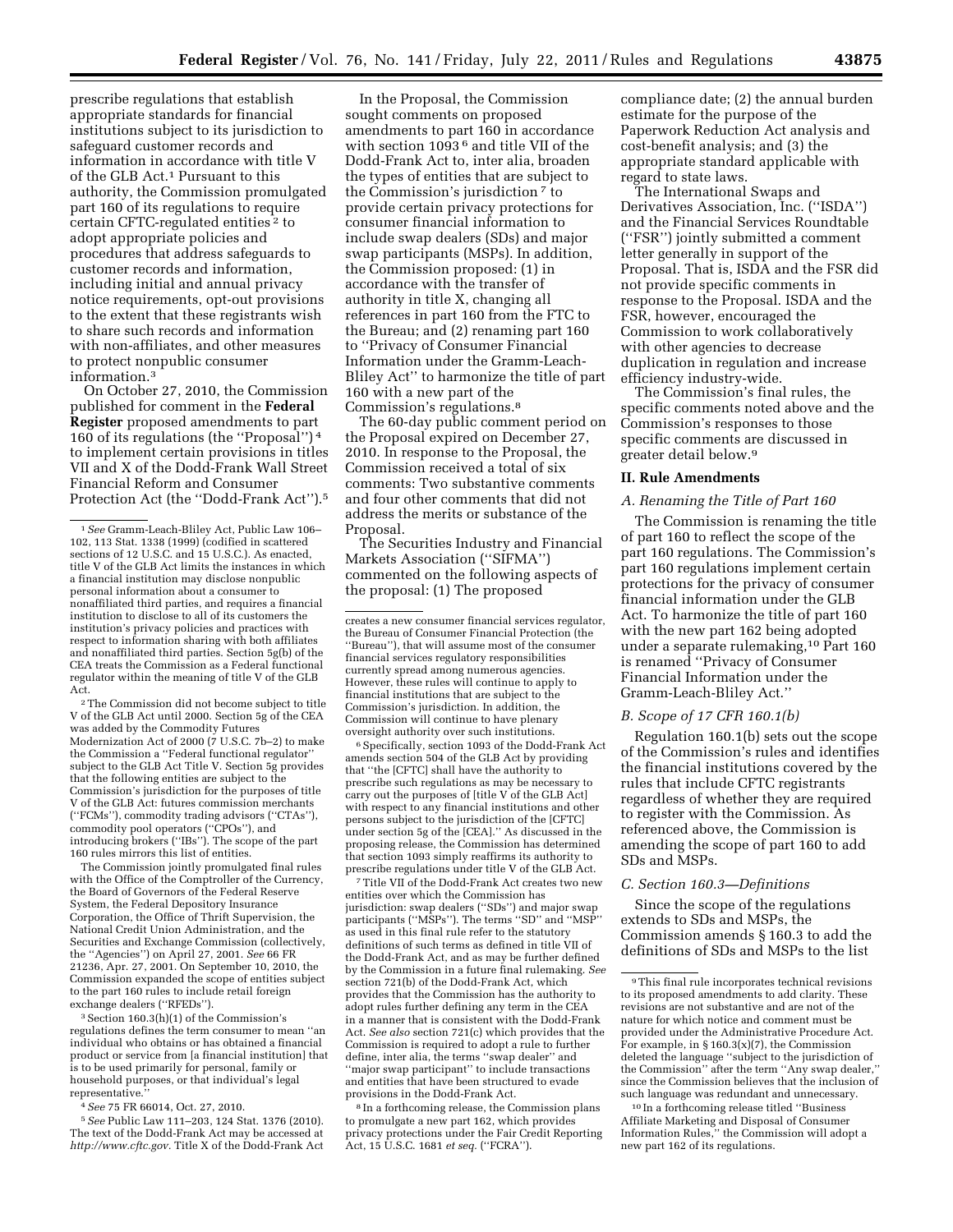of defined terms under § 160.3. Specifically, the Commission defines ''major swap participant'' to have the same meaning as in section 1a(33) of the CEA, as further defined by the Commission's regulations, and includes any person registered as such thereunder. The Commission defines ''swap dealer'' to have the same meaning as in section 1a(49) of the CEA, as further defined by the Commission's regulations, and includes any person registered as such thereunder.

There are existing definitions and related provisions under part 160 that are amended to include these new registrants. Specifically, the definitions of ''financial institution'', ''affiliate'', and ''you'' are amended to include swap dealers and major swap participants.

### *D. Section 160.15—Other Exceptions to Notice and Opt-out Requirements*

As noted above, title X of the Dodd-Frank Act transferred certain authority from the FTC to the Bureau. Accordingly, the Commission is changing the reference from the FTC to the Bureau in § 160.15 to reflect that the Bureau is now a Federal functional regulator.

### *E. Section 160.17(b)—Relation to State Laws*

Existing § 160.17(b) of the Commission's regulations clarifies the relationship of title V to state consumer protection laws. As a result of the creation of the Bureau and the transfer of certain authority from the FTC to the Bureau, the Commission proposed to amend § 160.17(b) by replacing it with the standard set out in section 1041(a)(2) of the Dodd-Frank Act. In the Commission's view, while the language of the standard in section 1041(a)(2) is structured slightly different from the existing standard in § 160.17(b), the Commission believed that the proposed language was nearly identical in substance to the current standard in § 160.17(b).

SIFMA commented that the standard for relation to state laws should be the same as the standard under section 507(b) of the GLB Act. SIFMA asserted that the appropriate standard should more closely follow section 507(b)—not section 1041 of the Dodd-Frank Act because the former standard would achieve maximum consistency with the rules of the Office of the Comptroller of the Currency, the Board of Governors of the Federal Reserve System, the Federal Depository Insurance Corporation, the Office of Thrift Supervision, the National Credit Union Administration, and the Securities and Exchange Commission (collectively, the

''Agencies'') and would maintain the settled expectations of the market participants, which have complied with the standards of GLB Act for several years.

The Commission has carefully considered SIFMA's comment and has amended § 160.17(b) to use the language of section 507(b) of the GLB Act, as amended by section 1093(6) of the Dodd-Frank Act. The Commission recognizes that market participants are familiar with the standard in section 507(b) of the GLB Act, and therefore, changing the language of the standard ever so slightly from what is in section 507(b) may create unnecessary and unintended confusion.

# *F. Section 160.30—Procedures to Safeguard Customer Records and Information*

Section 160.30 requires CFTC registrants to adopt policies and procedures that, among other things, address administrative, technical and physical safeguards for the protection of customer records and information. The Commission amends the introductory sentence of § 160.30 to add SDs and MSPs to the list of CFTC registrants that must comply with this requirement.

### **III. Effective Date**

In the Proposal, the Commission proposed to adopt the amendments to part 160 on July 21, 2011, which coincides with the designated transfer date when various Federal agencies transfer their consumer protection authority to the Consumer Financial Protection Bureau pursuant to section 1100H of the Dodd-Frank Act.11 In response to the proposed effective date, SIFMA expressed concern that this timeframe would not provide covered entities with a reasonable amount of time to address and implement the new rules. To address this concern, SIFMA requested that the Commission extend the effective date of the final rules to commence nine months from the date of the rules' publication in the **Federal Register** to ensure a reasonable time for compliance.

The Commission partly agrees with SIFMA's comment in that SDs and MSPs may need a reasonable amount of time to comply with the amendments to part 160 since these are two new types of Commission-regulated entities. The Commission, however, believes that nine months is more time than is necessary for these new regulated entities to comply with part 160. The Commission has decided to establish staggered compliance dates for its

regulated entities that fall within the scope of part 160.12 Specifically, with respect to those Commission-regulated entities that were previously complying with part 160—FCMs, IBs, CPOs, CTA, and RFEDs—the amendments to part 160 will not require that these entities materially alter their compliance programs. Accordingly, in the Commission's view, the appropriate compliance date for these entities is 120 days from the date of publication in the **Federal Register**. With respect to SDs and MSPs, the compliance date for these entities is 60 days from the date of publication of the Commission's final entities definitional rulemaking, which shall be published in the **Federal Register** at a date in the future.13

#### **IV. Related Matters**

### *A. Cost-Benefit Considerations.*

Section 15(a) of the CEA explicitly requires the Commission to consider the costs and benefits of its actions before issuing a rule or order under the CEA. By its terms, section 15(a) neither requires the Commission to quantify the costs and benefits of amendments to regulations, nor does it require the Commission to determine whether the benefits of the amendments outweigh its costs. Section 15(a) specifies that the costs and benefits shall be evaluated in light of five broad areas of market and public concern: (1) Protection of market participants and the public; (2) efficiency, competitiveness and financial integrity of futures markets; (3) price discovery; (4) sound risk management practices; and (5) other public interest considerations. The Commission may in its discretion give greater weight to any one of the five enumerated areas and could in its discretion determine that, notwithstanding its costs, a particular amendment is necessary or appropriate to protect the public interest or to effectuate any of the provisions or accomplish any of the purposes of the CEA.

Promulgated in 2001, part 160 of the Commission's regulations currently applies to several types of Commissionregulated entities, including FCMs, IBs, CTAs, CPOs and RFEDs. The Commission proposed and later promulgated the rules in part 160 in concert with the Agencies in order to broadly protect individual customers from all types of regulated businesses

<sup>11</sup>*See* 75 FR 57252–02, Sept. 20, 2010.

 $^{\rm 12}$  The effective date of the amendments to part 160 shall be 60 days from the date of publication in the **Federal Register**.

<sup>13</sup>*See* the Commission's proposed entities definitional rulemaking at 75 FR 80174, Dec. 21, 2010.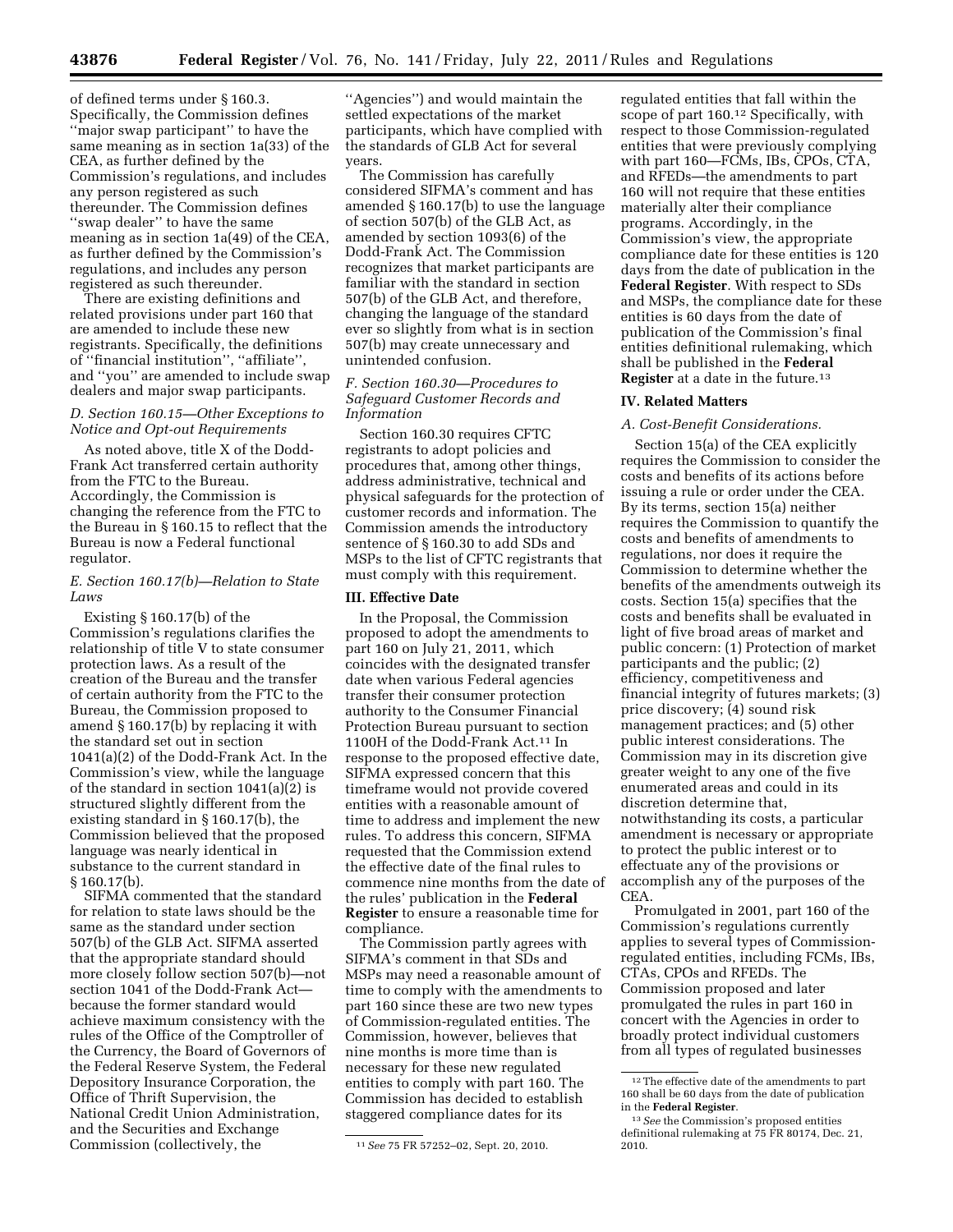(including businesses that are regulated with the Commission) that have access to nonpublic personal information. Part 160 imposes disclosure and procedural requirements that are either mandated by or fully consistent with the privacy provisions of the GLB Act and section 5g of the CEA.

The Dodd-Frank Act created two new entities over which the Commission has jurisdiction (*i.e.,* SDs and MSPs), and specifically mandated that the Commission has the authority to prescribe regulations as necessary to carry out the purposes of title V of the GLB Act for entities under its jurisdiction. In its Proposal, the Commission primarily sought to expand the scope of part 160 to cover these new entities because the Commission believes that, like FCMs, IBs, CTAs, CPOs and RFEDs, these new entities are more likely to have access to nonpublic personal information. The cost-benefit discussion in the Proposal analyzed the costs and benefits of extending the existing regulatory regime in part 160 to these new entities.

The Commission has considered the costs and benefits of the final rule in light of comments received and the specific areas of concern identified in section 15(a). An analysis of the section 15(a) factors is set out immediately below, followed by a discussion of the comments received in response to the Commission's cost-benefit discussion in the Proposal.

1. *Protection of market participants and the public.* The requirements to provide opt out notices and to protect customer information will benefit market participants and the public by protecting the privacy of their nonpublic personal information. The Commission believes that extending these requirements to SDs and MSPs will further ensure the protection of nonpublic personal information. The Commission further believes that the costs, which will be placed on these new entities will not exceed those costs currently placed on FCMs, IBs, CTAs, CPOs and RFEDs. In the Commission's view, SDs and MSPs will likely have similar resources and administrative infrastructure to comply with the part 160 requirements. Moreover, while these new entities will likely incur some incremental costs in complying with part 160, the privacy protection benefits that will accrue to the general public far outweigh those costs.

2. *Efficiency and competition.* The requirements to provide initial and annual privacy notices will benefit efficiency and competition by allowing customers to compare the privacy policies of financial institutions. The

Commission's final rules also will benefit efficiency and competition by allowing SDs and MSPs flexibility to distribute notices and to adopt policies and procedures to protect customer information that are best suited to the institution's business and needs. As noted above, the Commission believes that the costs, which will be placed on these new entities will not exceed those costs currently placed on FCMs, IBs, CTAs, CPOs and RFEDs. Indeed, SDs and MSPs will likely have similar resources and administrative infrastructure to comply with the part 160 requirements.

3. *Price discovery and financial integrity of futures and swaps markets, price discovery and sound risk management practices.* The final rules should have no effect, from the standpoint of imposing costs or creating benefits, on the price discovery function or financial integrity of the futures and swaps markets or on the risk management practices of SDs or MSPs.

4. *Other public interest considerations.* In the same manner that part 160 was designed to minimize the costs of compliance on FCMs, IBs, CTAs, CPOs and RFEDs, part 160 will similarly provide SDs and MSPs with maximum flexibility, consistent with legal requirements, to design their own compliance systems. Ultimately, the Commission believes that extending the scope of part 160 to SDs and MSPs will harmonize privacy protections for individual customers across the futures and swaps markets.

5. *Response to comments.* In its Proposal, the Commission solicited comment on its consideration of these costs and benefits. The Commission received one comment with respect to costs and benefits of the Proposal. Specifically, SIFMA argued that the Commission also should consider anticipated additional costs associated with monitoring the privacy and opt-out notice process, addressing consumer issues, and adjusting records to comport with consumer requests. SIFMA did not provide specific cost information to support its comments.

Despite SIFMA's argument that the Commission did not consider the additional costs identified above, there are several Commission-regulated entities that already comply with part 160, and the final rule simply extends this protection to new registrants, SDs and MSPs. As noted above, the Commission believes that the costs, which will be placed on these new entities will be no greater than those costs currently placed on FCMs, IBs, CTAs, CPOs and RFEDs. In the Commission's view, there is no reason

why SDs and MSPs should be excluded from these requirements to the extent that they conduct business with a natural person. SDs and MSPs will likely have similar resources and administrative infrastructure to comply with the part 160 requirements. The additional costs that SIFMA raised (but did not articulate with specificity) were subsumed within the considerations discussed in the Proposal.14

In line with Section 15(a) of the CEA, the Commission believes that extending these provisions to SDs and MSPs is in the public interest and will further protect market the general public, promote efficiency and competition, and address other public interest considerations such as the harmonization of regulation across the futures and swaps markets. In the Commission's view, these benefits far outweigh the additional costs that SIFMA cited.

### *B. Paperwork Reduction Act.*

This rule contains information collection requirements. As required by the Paperwork Reduction Act of 1995, 44 U.S.C. 3501 *et seq.,* the Commission submitted a copy of the Proposal to the Office of Management and Budget (''OMB'') for review. The Commission may not sponsor, and a person is not required to respond to an information collection unless it displays a currently valid OMB control number.

The final rule, affecting part 160, titled ''Privacy of Consumer Financial Information,'' OMB Control Number 3038–0055, expands the scope of this part to cover SDs and MSPs, two new classes of registrants, now subject to Commission jurisdiction. The final rule imposes mandatory requirements for these entities. SDs and MSPs must provide initial and annual privacy and opt-out notices to all customers that are natural persons.

In response to the Commission's request in the notice of proposed rulemaking for comments on any potential paperwork burden associated with this regulation, only one commenter provided a substantive comment addressing the merits of the Commission's proposed PRA calculations. In particular, SIFMA proposed that the burden estimate should be refined to reflect anticipated additional burden hours associated with monitoring the privacy and opt-out notice process, addressing consumer issues, and adjusting records to comport with consumer requests.

<sup>14</sup>*See* the Commission's cost-benefit discussion and Paperwork Reduction Act analysis at 75 FR at 66016–17.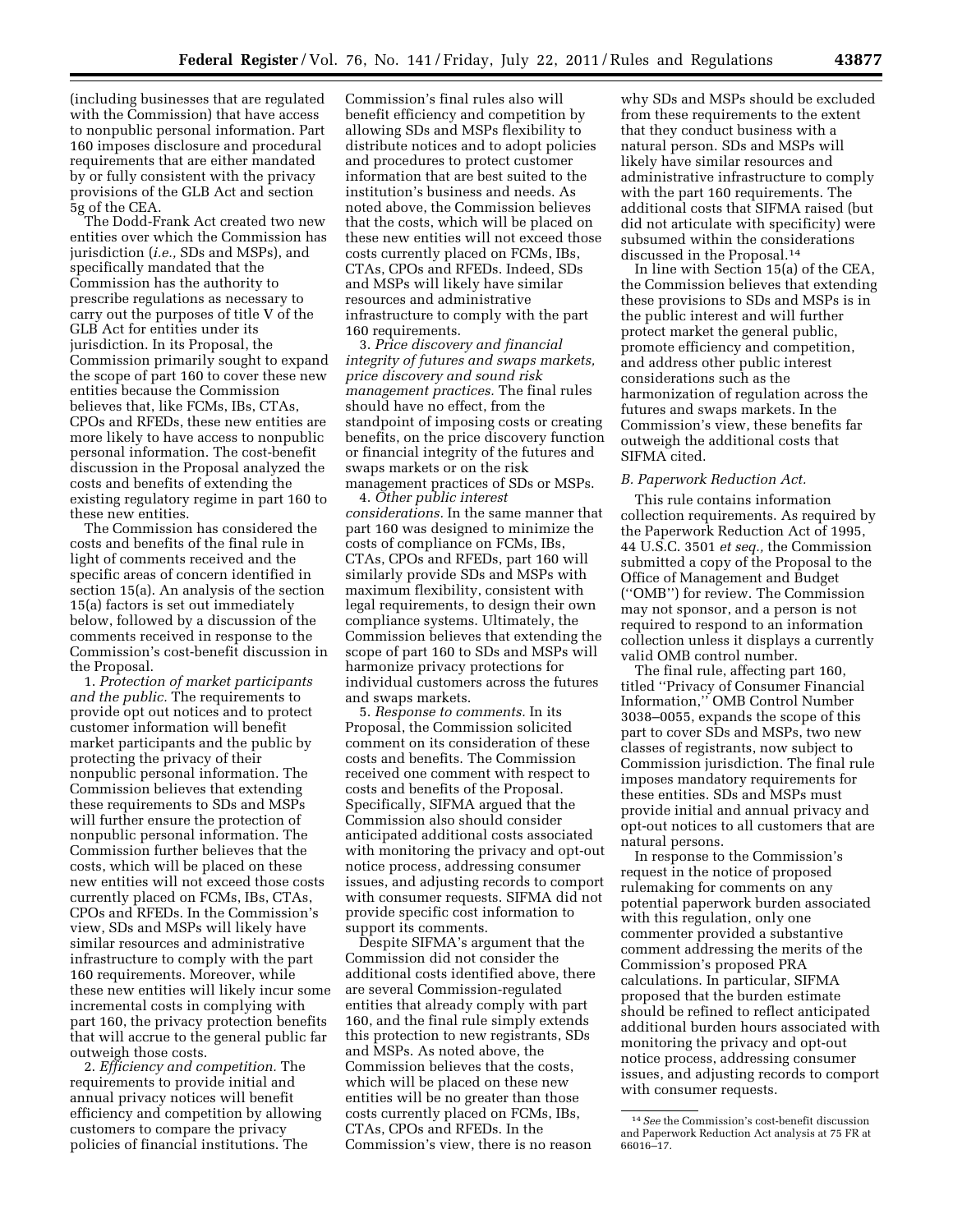Based on this comment, the Commission estimates that the approximately 300 SDs and MSPs may incur additional burden hours. Consequently, it is anticipated the 300 SDs and MSPs may incur an additional aggregate of 1440 burden hours than what was stated in the Proposal, monitoring an average of 20 notices per year, with an average monitoring time of .24 hours per notice. Accordingly, the Commission has submitted to the OMB an amended calculation of the annual burden hours for SDs and MSPs. OMB has approved a revision to Control Number 3038–0055 to cover the revision in the Commission's annual burden calculation.

## *C. Regulatory Flexibility Act.*

The Regulatory Flexibility Act, 5 U.S.C. 601 *et seq.,* requires that Federal agencies consider whether their proposed regulations will have a significant economic impact on a substantial number of small entities. The rule amendments adopted herein now will affect SDs and MSPs, in addition to the certain Commission regulated entities that are currently subject to Commission's regulations under part 160. These regulations require periodic notice to be provided to individuals who obtain financial products or services primarily for personal, family, or household purposes from the institutions, and may be satisfied by the use of a model notice developed by the Commission and other regulatory agencies to minimize the burden of compliance. The Commission certified in the Proposal that these rules will not have a significant economic impact on a substantial number of small entities. Accordingly, because the Commission received no substantive comments from the public addressing the merits of the proposed rule, nothing alters the Commission's determination that the obligations created by these rule amendments will not create a significant economic impact on a substantial number of small entities.

# *D. Regulatory Text.*

# **List of Subjects in 17 CFR Part 160**

Brokers, Dealers, Consumer protection, Privacy, Reporting and recordkeeping requirements.

For the reasons articulated in the preamble, the Commission amends part 160 of title 17 of the Code of Federal Regulations as follows:

■ 1. The authority citation for part 160 is revised to read as follows:

**Authority:** 7 U.S.C. 7b–2 and 12a(5); 15 U.S.C 6801, *et seq.,* and sec. 1093, Pub. L.

111–203, 124 Stat. 1376.

■ 2. The heading for part 160 is revised to read as follows:

# **PART 160—PRIVACY OF CONSUMER FINANCIAL INFORMATION UNDER TITLE V OF THE GRAMM–LEACH– BLILEY ACT**

■ 3. Amend section 160.1 by revising paragraph (b) to read as follows:

## **§ 160.1 Purpose and scope.**  \* \* \* \* \*

(b) *Scope.* This part applies only to nonpublic personal information about individuals who obtain financial products or services primarily for personal, family, or household purposes from the institutions listed below. This part does not apply to information about companies or about individuals who obtain financial products or services primarily for business, commercial, or agricultural purposes. This part applies to all futures commission merchants, retail foreign exchange dealers, commodity trading advisors, commodity pool operators, introducing brokers, major swap participants and swap dealers that are subject to the jurisdiction of the Commission, regardless whether they are required to register with the Commission. These entities are hereinafter referred to in this part as ''you.'' This part does not apply to foreign (non-resident) futures commission merchants, retail foreign exchange dealers, commodity trading advisors, commodity pool operators, introducing brokers, major swap participants and swap dealers that are not registered with the Commission.

 $\blacksquare$  4. Amend § 160.3 as follows:

 $\blacksquare$  a. Revise paragraphs (a), (n)(1)(i),  $(n)(1)(ii)$ , and  $(o)(1)(i)$ ;

■ b. Redesignating paragraphs (w) and  $(x)$  as paragraphs  $(y)$  and  $(z)$ ;

■ c. Redesignating paragraphs (s) through (v) as paragraphs (t) through  $(w)$ ;

 $\blacksquare$  d. Adding new paragraphs (s) and (x); ■ e. Revising new designated

paragraphs  $(y)(4)$  and  $(y)(5)$ ; and

 $\blacksquare$  f. Adding new paragraph (y)(6) and (7) to read as follows:

#### **§ 160.3 Definitions.**

\* \* \* \* \* (a) *Affiliate* of a futures commission merchant, retail foreign exchange dealer, commodity trading advisor, commodity pool operator, introducing broker, major swap participant, or swap dealer means any company that controls, is controlled by, or is under common control with a futures commission merchant, retail foreign exchange dealer, commodity trading advisor, commodity pool operator,

introducing broker, major swap participant, or swap dealer that is subject to the jurisdiction of the Commission. In addition, a futures commission merchant, retail foreign exchange dealer, commodity trading advisor, commodity pool operator, introducing broker, major swap participant, or swap dealer subject to the jurisdiction of the Commission will be deemed an affiliate of a company for purposes of this part if:

(1) That company is regulated under title V of the GLB Act by the Bureau of Consumer Financial Protection or by a Federal functional regulator other than the Commission; and

(2) Rules adopted by the Bureau of Consumer Financial Protection or another Federal functional regulator under title V of the GLB Act treat the futures commission merchant, retail foreign exchange dealer, commodity trading advisor, commodity pool operator, introducing broker, major swap participant, or swap dealer as an affiliate of that company.

\* \* \* \* \*  $(n)(1) * * * *$ 

(i) Any futures commission merchant, retail foreign exchange dealer, commodity trading advisor, commodity pool operator, introducing broker, major swap participant, or swap dealer that is registered with the Commission as such or is otherwise subject to the Commission's jurisdiction; and

\* \* \* \* \*

 $(2) * * * *$ 

(i) Any person or entity, other than a futures commission merchant, retail foreign exchange dealer, commodity trading advisor, commodity pool operator, introducing broker, major swap participant, or swap dealer that, with respect to any financial activity, is subject to the jurisdiction of the Commission under the Act.

\* \* \* \* \*  $(0)(1) * * * *$ 

(i) Any product or service that a futures commission merchant, retail foreign exchange dealer, commodity trading advisor, commodity pool operator, introducing broker, major swap participant, or swap dealer could offer that is subject to the Commission's jurisdiction; and

\* \* \* \* \*

(s) *Major swap participant.* The term ''major swap participant'' has the same meaning as in section 1a(33) of the Commodity Exchange Act, 7 U.S.C. 1 *et seq.,* as may be further defined by this title, and includes any person registered as such thereunder.

\* \* \* \* \*